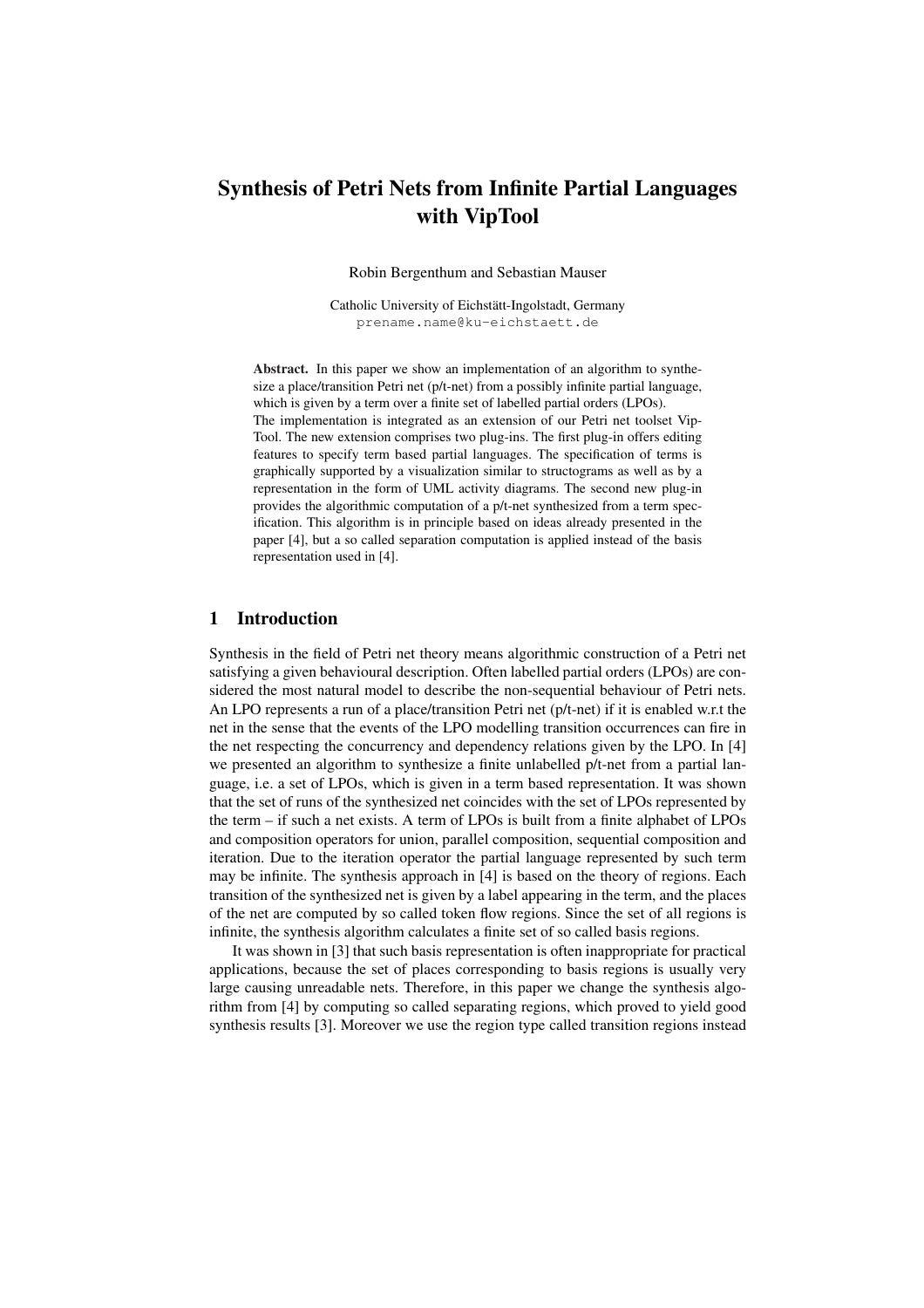of the token flow regions considered in [4]. But this is only a design decision, because we showed in [3] that both region types have advantages in different settings. While exchanging the region type of token flow regions by transition regions only requires minor changes of the synthesis algorithm, it is difficult to use the principle of computing a separating representation of all regions instead of a basis representation. The problem in particular lies in the infinity of the considered partial languages. Tackling this problem to get a synthesis algorithm from terms of LPOs which uses separating regions is the main theoretical contribution of this paper.

On the practical side we implemented this algorithm as an extension of our toolset VipTool [1] (viptool.ku-eichstaett.de). VipTool offers a user-friendly framework for integrating plug-ins. The focus of VipTool is on partial order behaviour of Petri nets. In particular, VipTool already offers functionalities for editing, visualizing and storing p/tnets and LPOs. The new extension comprises a plug-in to specify terms of LPOs. It allows to compose stored LPOs by respective composition operators. The composition of LPOs is graphically supported by a visualization of the term in a style analogous to structograms. This representation of such terms was already suggested in [2] as a nice possibility to compose LPOs. The plug-in also offers an alternative visualization of terms of LPOs in the form of UML activity diagrams which might be more intuitive for some users. The second plug-in is an implementation of the actual synthesis algorithm developed in this paper. It computes a p/t-net from a term of LPOs which can then be layouted and displayed by VipTool.

## 2 Synthesis Algorithm

In this section the new synthesis algorithm is described. Due to lack of space, we omit formal details here, and try to give a high-level explanation of the algorithm. We provide a toy example concerning a workflow of processing a claim in an insurance company.

The input to the synthesis algorithm is a term over a finite alphabet of LPOs serving as building components. Terms are constructed inductively by iteration (\*), parallel composition ( $||$ ), sequential composition (:) and union (+). A term defines a possibly infinite set of LPOs, called the partial language of the term, by combining the LPO components according to the composition operators. For example the infinite partial language of the term *Registration; (((PosEvaluation; ((Queries)*<sup>∗</sup> *); Payment) + NegEvaluation)* || *Reserves)* build of the LPOs given in Figure 1 is illustrated in Figure 2. For formal definitions see [4].

The aim now is to compute a p/t-net, such that the set of enabled LPOs of the net coincides with the partial language of the specified term (or more precisely with its prefix- and sequentialization closure) - if such net exists. The synthesis algorithm proposed in this paper follows standard techniques known from the theory of regions. It roughly works as follows: The set of transitions of the synthesized net is the finite set of labels appearing in the term. One restricts the behaviour of this net by creating causal dependencies between the transitions through addition of places. Places are defined by their initial marking and the arc weights connecting them to transitions. Two kinds of places can be distinguished. In the case that there is an LPO in the partial language of the term which is not enabled in the net which has only the one considered place, this place restricts the behaviour too much. Such places are non-feasible. In the other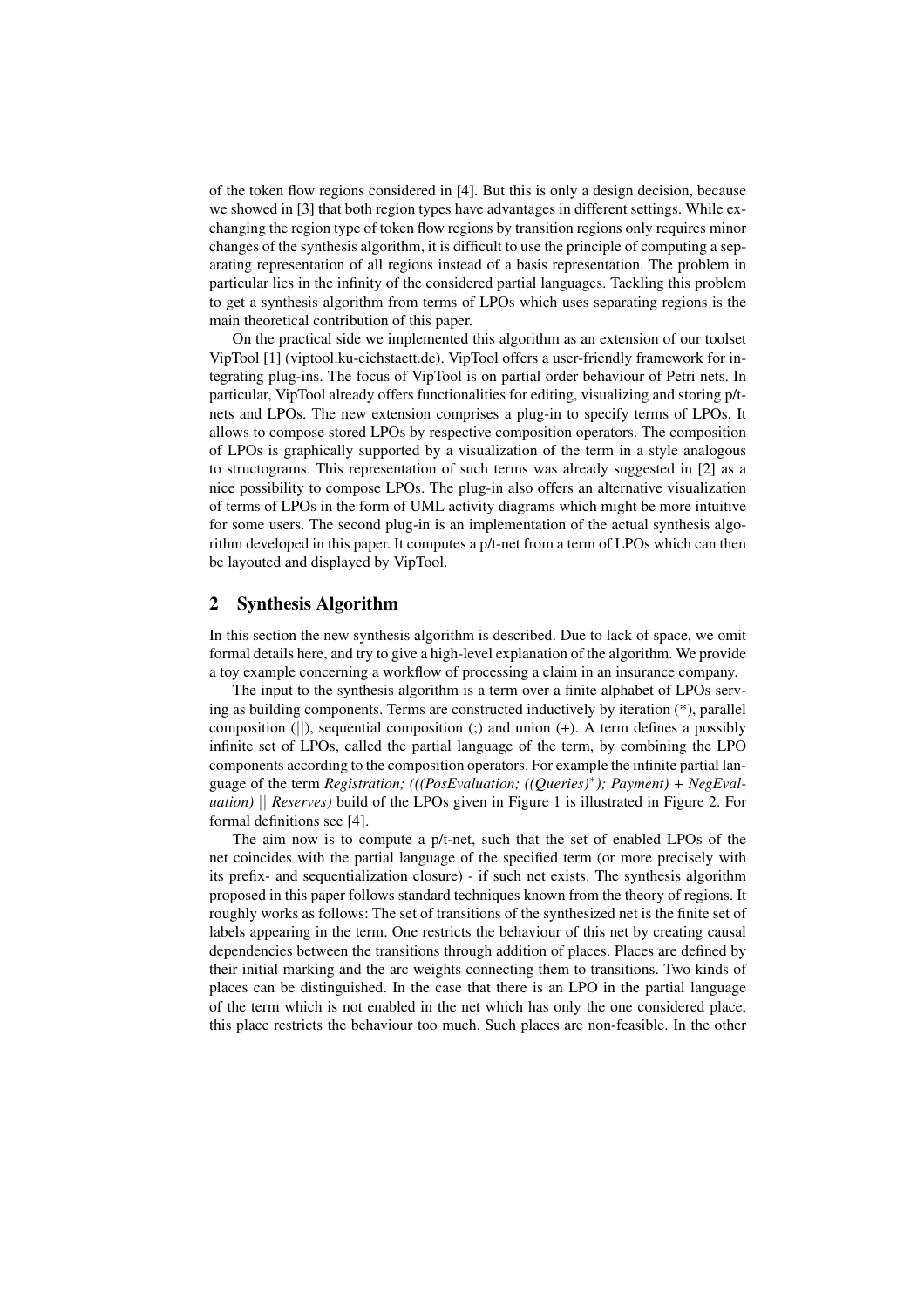

Fig. 1. Example LPOs modelling parts of a claim handling process in an insurance company.



Fig. 2. Example term over the LPOs given in Figure 1 and the corresponding infinte partial language (transition names are abbreviated).

case, the considered place is feasible. The set of feasible places corresponds to the set of regions of the term. The definition of regions considered in this paper is similar to the one developed in [4]. But the idea of considering token flows is replaced by using so called transition regions (compare [3]). Since in general there are infinitely many regions, in [4] a finite set of so called basis regions representing all feasible places is computed. The approach in this paper is different. The aim is to iteratively compute feasible places prohibiting LPOs not in the language of the term from being enabled, such that after a finite number of steps all behaviour not given by the term is not any more possible in the calculated net. The basic idea is to append events to LPOs given by the language of the term such that the resulting behaviour, called a wrong continuation of the term, is not specified by the term. Then for each wrong continuation a region is computed such that the corresponding feasible place separates the wrong continuation (compare [3]), if such a place exists. In the positive case the place is added to the net and the next wrong continuation is considered, in the negative case it is directly proceeded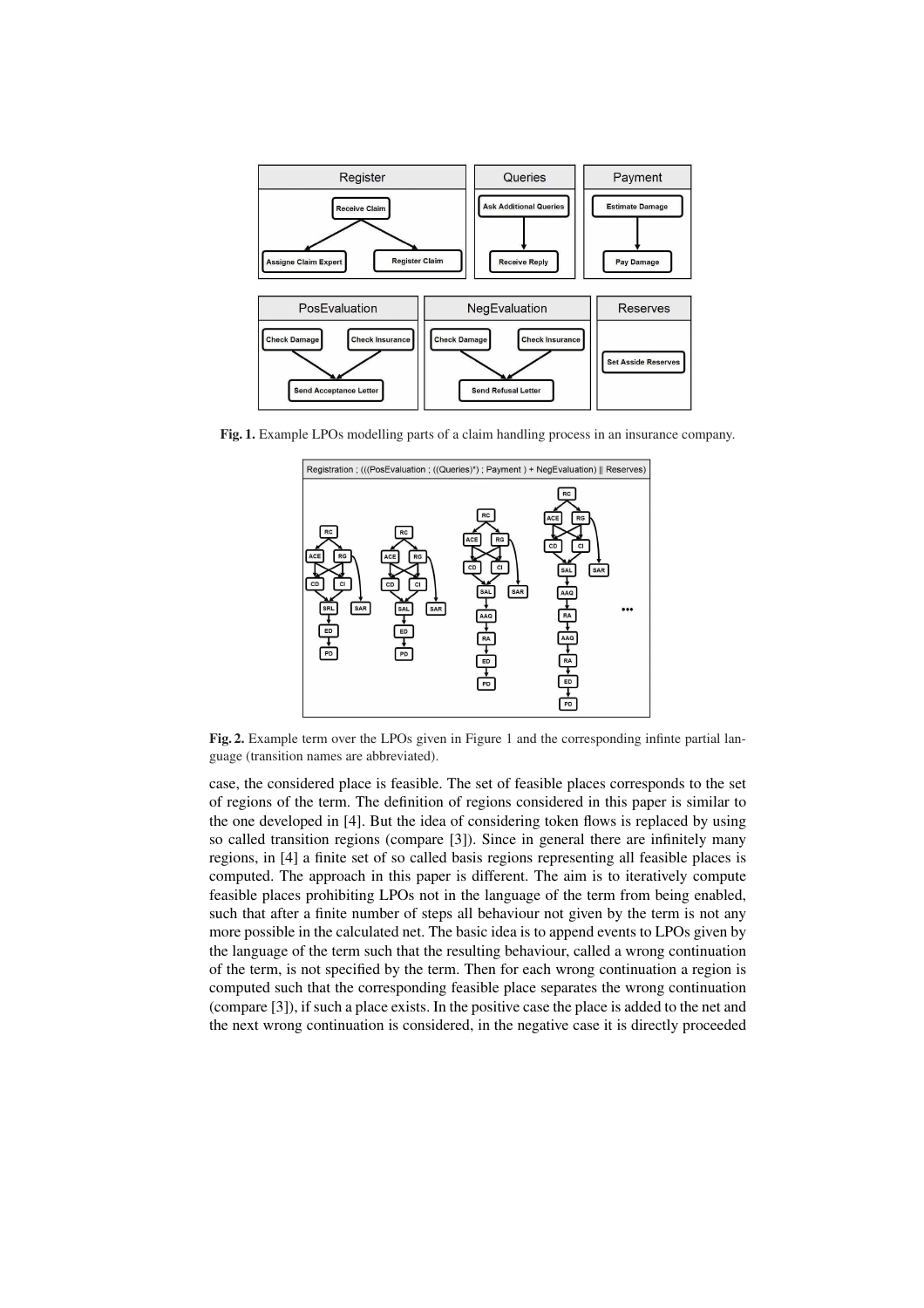with the next wrong continuation. This solves the synthesis problem, because the finite set of wrong continuations is defined in such a way that, if all wrong continuations are separated, then the infinite set of all LPOs not in the language of the term is prohibited, or it is not possible to prohibit all such behaviour. The problem is first to define the notion of regions of a term appropriately and second to define wrong continuations of a term in such a way that the set of wrong continuations is finite, although the language of a term may be infinite.

The idea in [4] to define regions of a term is to consider a finite set of representation-LPOs R and a finite set of iteration-LPOs I (see Figure 3 for an example). The region definition ensures that the LPOs in R are enabled, and that the LPOs in I can be iterated, which means that if such LPO is enabled in a marking then it is again enabled after having fired all events of the LPO. Consequently the LPOs in R are enabled w.r.t. a place corresponding to a region (i.e. the place is feasible w.r.t. R) and the LPOs in I produce at least as many tokens in a place corresponding to a region as they consume. It is shown in [4] that a place is feasible w.r.t. the language of a term if and only if it satisfies these constraints. In this paper we consider regions of a term by applying these constraints to transition regions. Then similar as in [4] the set of feasible places of the language of a term corresponds to the set of regions of the term where the set of regions is given by the integer solutions of an inequality system.



Fig. 3. Example term of Figure 2 and the corresponding finite representation and iteration sets.

Having defined regions we have to tackle the problem of defining wrong continuations. The basic idea is to use the notion of wrong continuations of a finite partial language developed in [3] on the finite set R. Note that due to iteration it may happen that a wrong continuation of an R-LPO is an element of the partial language of the term, but this does not matter, because in this case there is of course no feasible place prohibiting this wrong continuation and thus the step is skipped. The aim is that if we separate all wrong continuations of R, then also all wrong continuations of LPOs that can be generated by iterating the I-part of an R-LPO are separated. More precisely, a feasible place separating a wrong continuation of an R-LPO should also separate the respective wrong continuation of an LPO arising from this R-LPO through iteration of I-LPOs. But we found examples showing that this is not automatically guaranteed, because separating places may be filled with tokens by iterating I-LPOs, such that these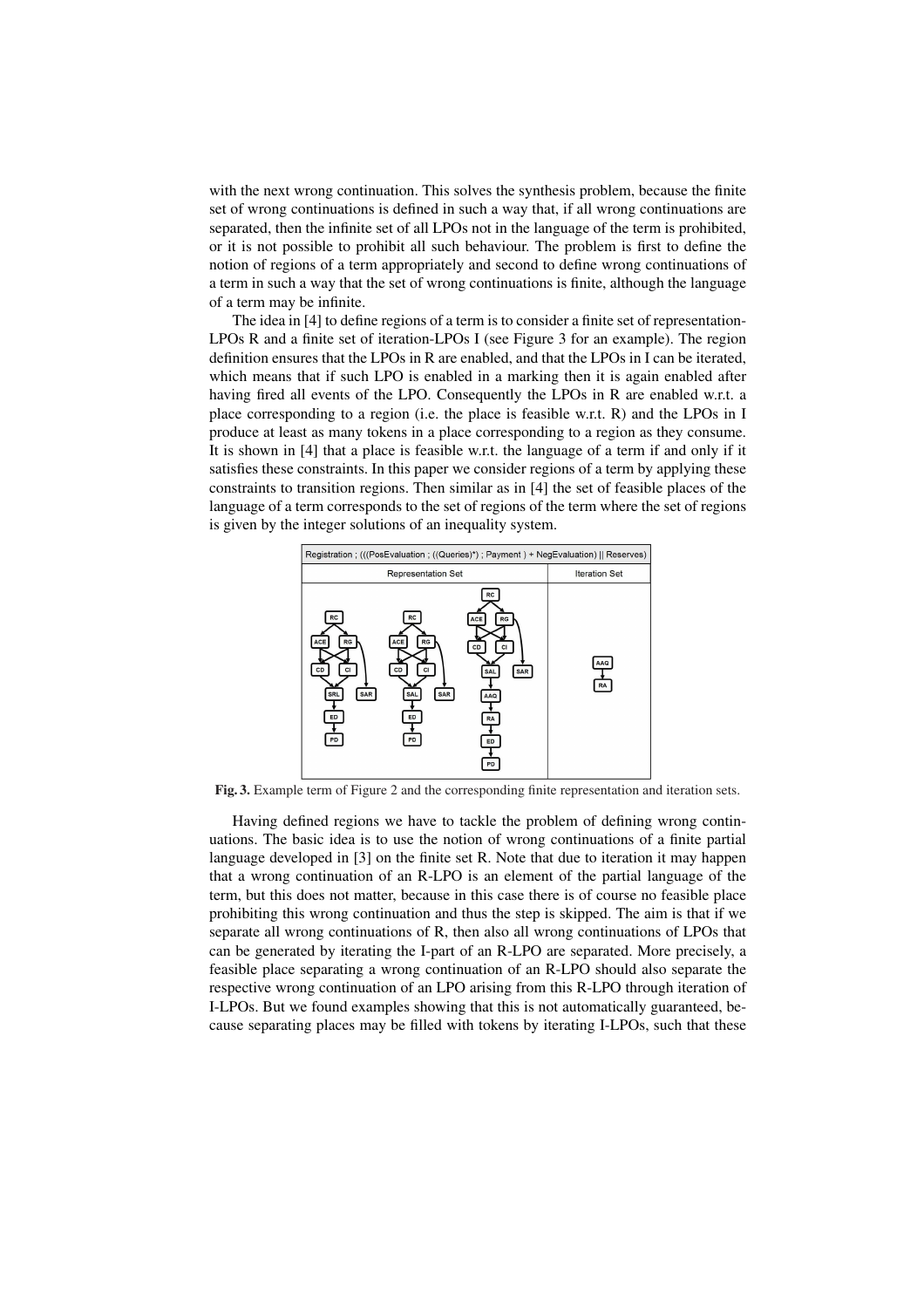places do not any more separate behaviour after enough iterations. Therefore, we need some constraints ensuring that iterating certain I-LPOs does not pump up the tokens in a separating place, i.e. such I-LPOs are not allowed to produce more tokens in the place than they consume from the place. But there are examples showing that we cannot introduce such restriction for each I-LPO and each separating place, because sometimes only an unsafe place can prohibit a certain wrong continuation. The solution is to identify for each feasible place separating a wrong continuation of an R-LPO an appropriate subset of I-LPOs, for which we consider a "non-pump-up" constraint. This subset is roughly speaking given by the I-LPOs that can occur before the wrong continuation within the R-LPO, because each such I-LPO could otherwise pump up the place so that the wrong continuation is not separated after a certain number of iterations of the I-LPO.

The algorithm described semi-formally in this section synthesizes a p/t-net from a term of LPOs. For the term of Figure 2 the resulting net is shown on the right part of Figure 4. Without providing a formal proof in this workshop paper, we claim that if there is a p/t-net having the partial language of the given term as its set of enabled LPOs, then the computed net is such net. The decidability if the computed net actually has the given behaviour is an open problem (see also [4]).

#### 3 Implementation

We implemented the algorithm presented in the last section as an extension of our toolset VipTool [1]. VipTool was originally designed as a tool for modelling, simulation, validation and verification of business processes using (partial order behaviour of) Petri nets. It now offers a flexible xml-based open plug-in architecture to integrate methods concerned with causality and concurrency modelled by partially ordered runs of Petri nets. In particular, it already provides plug-ins to synthesize p/t-nets from finite partial languages. The new extension to synthesize p/t-nets from terms of LPOs now offers two important advancements: On the one hand it is for the first time possible to compute nets from infinite sets of LPOs (finitely represented by terms), and on the other hand terms allow a modular specification of the input partial language. The support of modularity and the possibility to specify infinite behaviour are two innovative steps towards practical applicability of our synthesis framework in industrial settings, where our focus remains on modelling of business processes.

The new synthesis extension can nicely build on VipTool's existing plug-ins for editing, visualizing and storing p/t-nets and LPOs. A first new plug-in of VipTool supports the design of terms of LPOs. Using LPOs drawn with VipTool and stored as xml-files, the plug-in provides an editor to specify terms over such LPOs. The composition of single LPOs to terms of LPOs by using the provided composition operators is supported by two graphical views. The first visualization illustrates the inductive composition of the LPOs in a natural way by building a block structure illustrating the composition operators between the blocks (as shown in [2]). This is very similar to the visualization of algorithms by structograms. The second visualization translates the term structure into an UML activity diagram (see Figure 4). The alphabet of single LPOs underlying the term form the activities of the diagram. In this sense, they have to be interpreted as abstract activities that are refined by a behavioural description through the respective LPOs. The sequential composition operator determines the path dependencies between